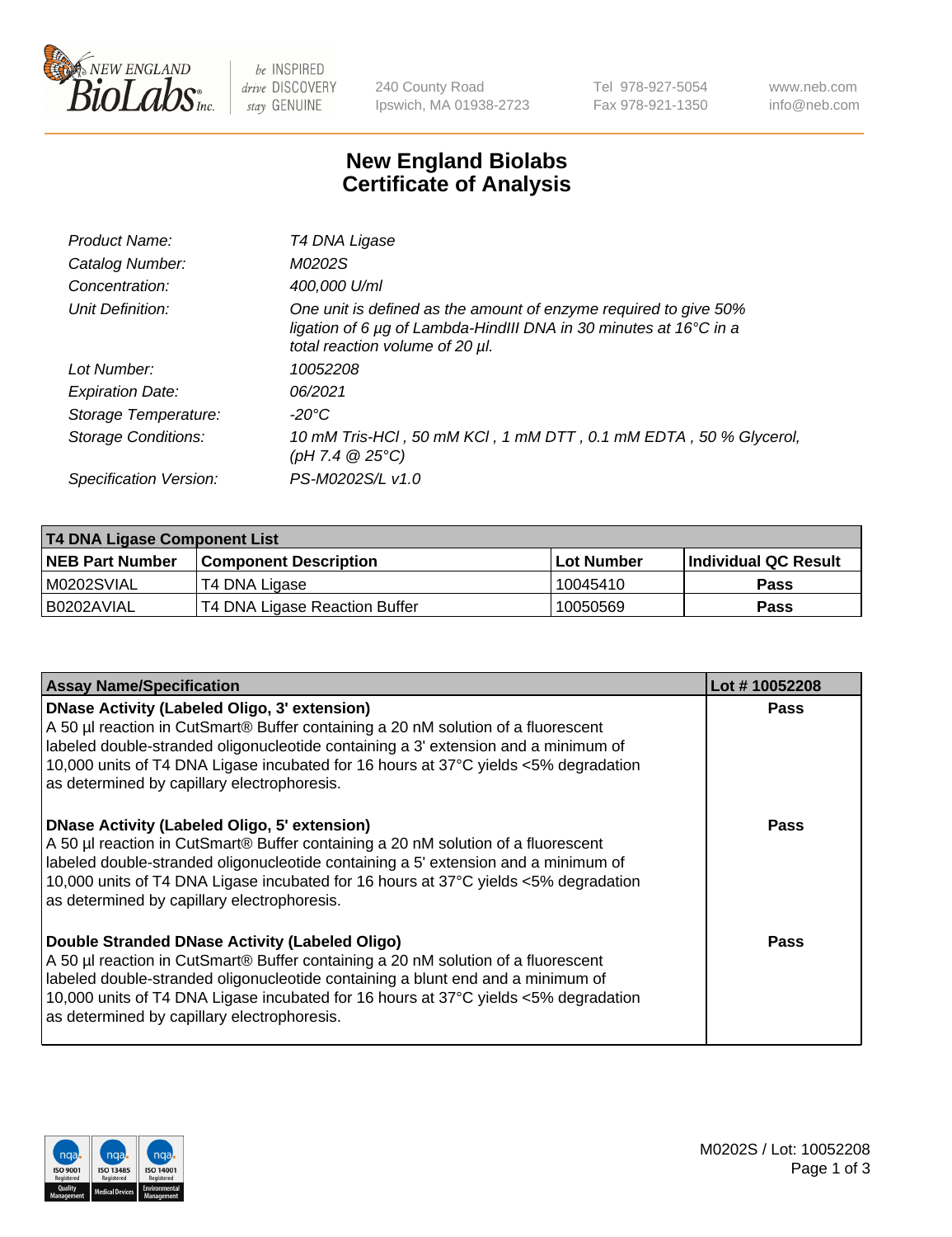

be INSPIRED drive DISCOVERY stay GENUINE

240 County Road Ipswich, MA 01938-2723 Tel 978-927-5054 Fax 978-921-1350

www.neb.com info@neb.com

| <b>Assay Name/Specification</b>                                                                                                                                                                                                                                                                                                                                                                                    | Lot #10052208 |
|--------------------------------------------------------------------------------------------------------------------------------------------------------------------------------------------------------------------------------------------------------------------------------------------------------------------------------------------------------------------------------------------------------------------|---------------|
| <b>Endonuclease Activity (Nicking)</b><br>A 50 µl reaction in NEBuffer 1 containing 1 µg of supercoiled PhiX174 DNA and a<br>minimum of 2000 units of T4 DNA Ligase incubated for 4 hours at 37°C results in <10%<br>conversion to the nicked form as determined by agarose gel electrophoresis.                                                                                                                   | <b>Pass</b>   |
| <b>Exonuclease Activity (Radioactivity Release)</b><br>A 50 µl reaction in NEBuffer 1 containing 1 µg of a mixture of single and<br>double-stranded [3H] E. coli DNA and a minimum of 2000 units of T4 DNA Ligase<br>incubated for 4 hours at 37°C releases <0.1% of the total radioactivity.                                                                                                                      | <b>Pass</b>   |
| <b>Ligation and Recutting (Terminal Integrity, Digested DNA)</b><br>A 20 µl reaction in 1X T4 DNA Ligase Reaction Buffer containing 2 µg of Lambda<br>DNA-HindIII Digest and a minimum of 4000 units of T4 DNA Ligase incubated for 16<br>hours at 37°C results in >95% ligation of the DNA fragments as determined by agarose<br>gel electrophoresis. Of these ligated fragments, >95% can be recut with HindIII. | <b>Pass</b>   |
| <b>Non-Specific DNase Activity (16 Hour)</b><br>A 50 µl reaction in NEBuffer 1 containing 1 µg of CIP-treated Lambda-HindIII DNA and<br>a minimum of 2000 units of T4 DNA Ligase incubated for 16 hours at 37°C results in a<br>DNA pattern free of detectable nuclease degradation as determined by agarose gel<br>electrophoresis.                                                                               | <b>Pass</b>   |
| <b>Protein Concentration (A280)</b><br>The concentration of T4 DNA Ligase is 0.4 mg/ml +/- 10% as determined by UV<br>absorption at 280 nm. Protein concentration is determined by the Pace method using<br>the extinction coefficient of 57,675 and molecular weight of 55,292 daltons for T4<br>DNA Ligase (Pace, C.N. et al. (1995) Protein Sci., 4, 2411-2423).                                                | <b>Pass</b>   |
| <b>Protein Purity Assay (SDS-PAGE)</b><br>T4 DNA Ligase is ≥ 95% pure as determined by SDS-PAGE analysis using Coomassie Blue<br>detection.                                                                                                                                                                                                                                                                        | <b>Pass</b>   |
| qPCR DNA Contamination (E. coli Genomic)<br>A minimum of 2000 units of T4 DNA Ligase is screened for the presence of E. coli<br>genomic DNA using SYBR® Green qPCR with primers specific for the E. coli 16S rRNA<br>locus. Results are quantified using a standard curve generated from purified E. coli<br>genomic DNA. The measured level of E. coli genomic DNA contamination is ≤ 1 E. coli<br>genome.        | Pass          |
| <b>RNase Activity (Extended Digestion)</b><br>A 10 µl reaction in NEBuffer 4 containing 40 ng of a 300 base single-stranded RNA<br>and a minimum of 1 µl of T4 DNA Ligase is incubated at 37°C. After incubation for 16<br>hours, >90% of the substrate RNA remains intact as determined by gel electrophoresis                                                                                                    | <b>Pass</b>   |